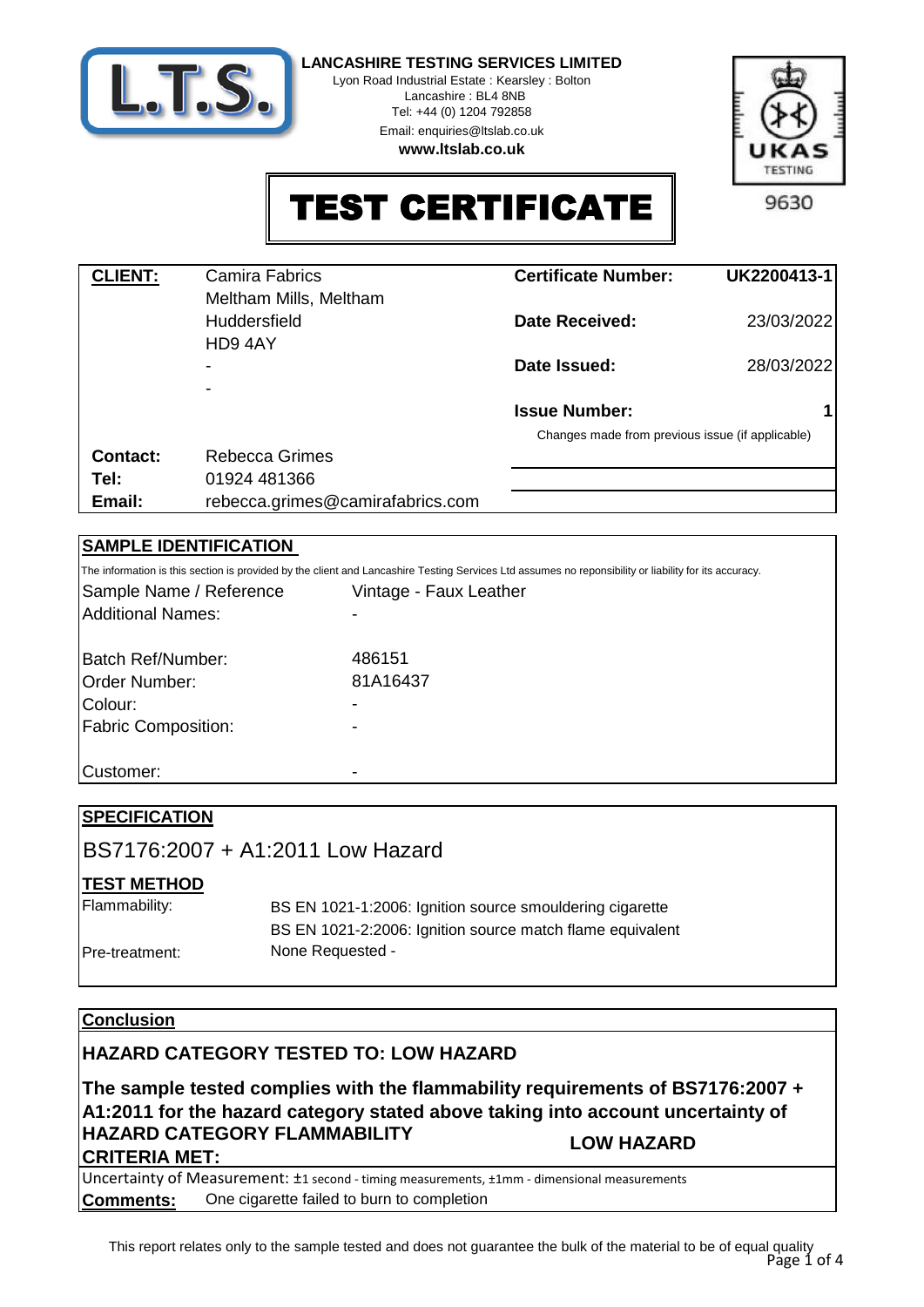

Lyon Road Industrial Estate : Kearsley : Bolton Lancashire : BL4 8NB Tel: +44 (0) 1204 792858 Email: enquiries@ltslab.co.uk

**www.ltslab.co.uk**



TEST CERTIFICATE

## **Test Results:-**

## **BS EN 1021-1:2006: Smouldering Cigarette Source**

#### **Assessment of the ignitability of upholstered furniture**

*"The following test results relate only to the ignitability of the combination of materials under the particular conditions of test; they are not intended as a means of assessing the full potential fire hazard of the materials in use."*

| Sample Code                                                                                                                                              | UK2200413<br>$-1$      |                                                                                     |                     |                   |                       |  |  |
|----------------------------------------------------------------------------------------------------------------------------------------------------------|------------------------|-------------------------------------------------------------------------------------|---------------------|-------------------|-----------------------|--|--|
| Sample Name / Reference                                                                                                                                  | Vintage - Faux Leather |                                                                                     |                     |                   |                       |  |  |
| Client                                                                                                                                                   | Camira Fabrics         |                                                                                     |                     |                   |                       |  |  |
| Date of test                                                                                                                                             | 28/03/2022             |                                                                                     |                     |                   |                       |  |  |
| Pre-Treatment                                                                                                                                            | None Requested         |                                                                                     |                     |                   |                       |  |  |
|                                                                                                                                                          |                        |                                                                                     |                     |                   |                       |  |  |
| <b>Filling Type</b>                                                                                                                                      |                        | Carpenter/RX36110 Combustion Modified Foam Density 34-36kg/m <sup>3</sup> /105-115N |                     |                   |                       |  |  |
| Size of test rig                                                                                                                                         |                        | Small: Back - 450 x 300 ± 2mm + Seat - 450 x 150 ± 2mm                              |                     |                   |                       |  |  |
| <b>Test Conditions</b>                                                                                                                                   | Period h               | Temperature °C                                                                      | Relative humidity % | Air Flow m/s      | Volume m <sup>3</sup> |  |  |
| Conditioning of test specimens                                                                                                                           | $\geq$ 24              | $23+2$                                                                              | $50+5$              | $≤0.2$            |                       |  |  |
| Testing conditions                                                                                                                                       |                        | 10-30                                                                               | 15-80               | 0.03              | $\geq 6$              |  |  |
| <b>Testing Source</b>                                                                                                                                    |                        | Smouldering Cigarette Source                                                        |                     |                   |                       |  |  |
| Testing time limit                                                                                                                                       |                        | 60 minutes after placement of smouldering cigarette.                                |                     |                   |                       |  |  |
|                                                                                                                                                          |                        | Test 1                                                                              | Test 2              |                   | Test 3                |  |  |
| Time for cigarette to smoulder to completion<br>(min:sec)                                                                                                |                        | 2.55                                                                                | 21.23               |                   | N/A                   |  |  |
| 3.1a Escalating combustion behaviour<br>observed so that it was unsafe to continue the<br>test and active extinction was necessary                       |                        | <b>NO</b>                                                                           | <b>NO</b>           | N/A               |                       |  |  |
| 3.1b Smouldering which largely consumed the<br>test assembly within the test period                                                                      |                        | <b>NO</b>                                                                           | <b>NO</b>           | N/A               |                       |  |  |
| 3.1c Smouldering to the extremities of the<br>specimen, upper or lower margins, either side or to<br>its full thickness, within the duration of the test |                        | <b>NO</b>                                                                           | <b>NO</b>           | N/A               |                       |  |  |
| 3.1d Smouldering after one hour from the beginning<br>of the test                                                                                        |                        | <b>NO</b>                                                                           | <b>NO</b>           | N/A               |                       |  |  |
| 3.1e On final examination, evidence of active<br>smouldering                                                                                             |                        | <b>NO</b>                                                                           | <b>NO</b>           | N/A               |                       |  |  |
| 3.2 Occurrence of flames initiated by a smouldering<br>source                                                                                            |                        | <b>NO</b>                                                                           | <b>NO</b>           | N/A               |                       |  |  |
| <b>Test Result:</b>                                                                                                                                      |                        | <b>PASS</b>                                                                         | <b>PASS</b>         | <b>NOT TESTED</b> |                       |  |  |

| <b>RESULT:</b>                                                     | <b>SMOULDERING CIGARETTE SOURCE</b> |  |  | <b>PASS</b> |  |  |  |
|--------------------------------------------------------------------|-------------------------------------|--|--|-------------|--|--|--|
| Please note that copies of this original certificate are not valid |                                     |  |  |             |  |  |  |
|                                                                    |                                     |  |  |             |  |  |  |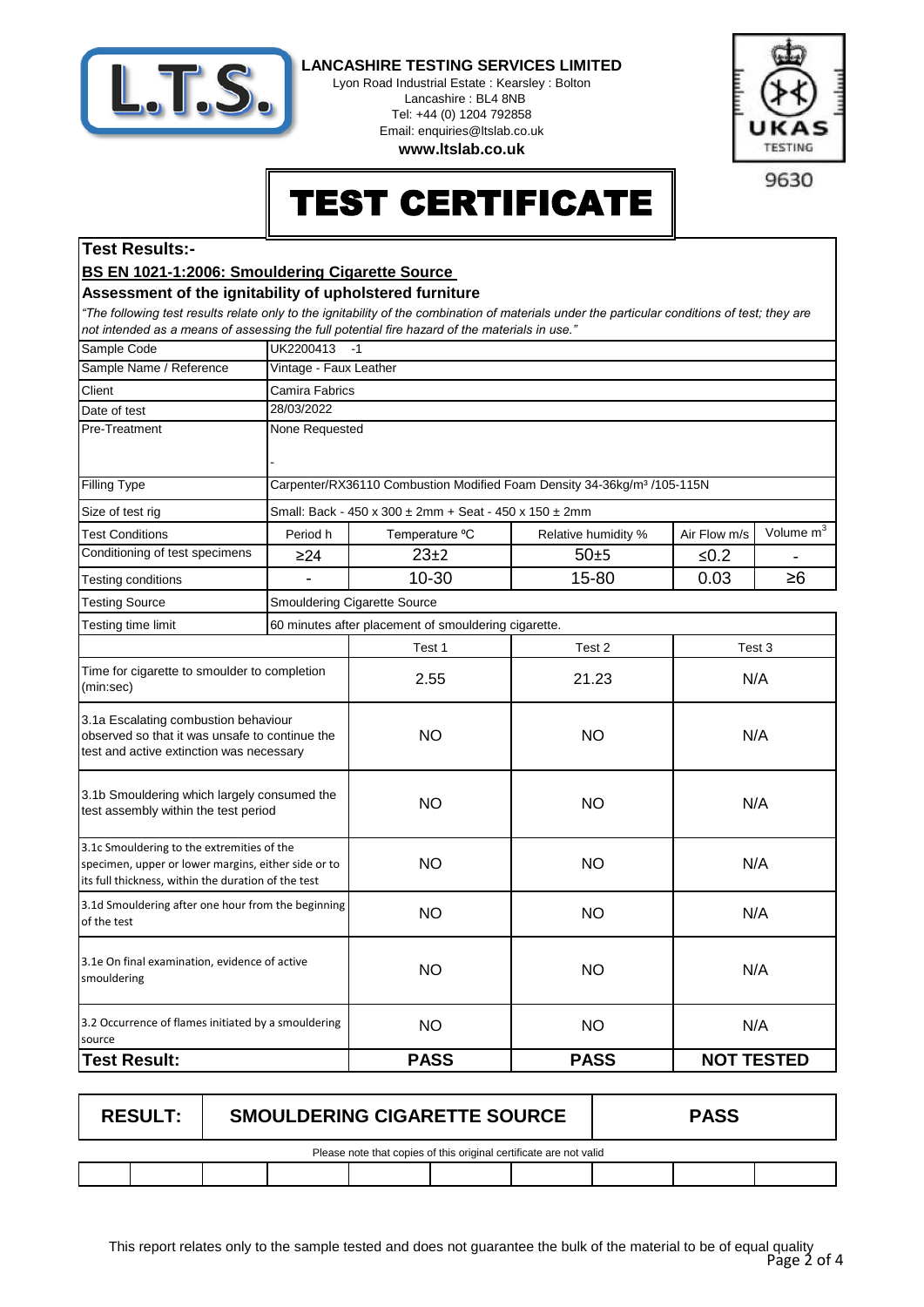

Lyon Road Industrial Estate : Kearsley : Bolton Lancashire : BL4 8NB Tel: +44 (0) 1204 792858 Email: enquiries@ltslab.co.uk

**www.ltslab.co.uk**



TEST CERTIFICATE

# **Test Results:-**

### **BS EN 1021-2:2006: Butane Source 1**

#### **Assessment of the ignitability of upholstered furniture**

*"The following test results relate only to the ignitability of the combination of materials under the particular conditions of test; they are not intended as a means of assessing the full potential fire hazard of the materials in use."*

| Sample Code                                                                                                                                              | UK2200413<br>$-1$      |                                                                                     |                            |  |              |                       |
|----------------------------------------------------------------------------------------------------------------------------------------------------------|------------------------|-------------------------------------------------------------------------------------|----------------------------|--|--------------|-----------------------|
| Sample Name / Reference                                                                                                                                  | Vintage - Faux Leather |                                                                                     |                            |  |              |                       |
| Client                                                                                                                                                   | Camira Fabrics         |                                                                                     |                            |  |              |                       |
| Date of test                                                                                                                                             | 28/03/2022             |                                                                                     |                            |  |              |                       |
| Pre-Treatment                                                                                                                                            | None Requested         |                                                                                     |                            |  |              |                       |
|                                                                                                                                                          |                        |                                                                                     |                            |  |              |                       |
| <b>Filling Type</b>                                                                                                                                      |                        | Carpenter/RX36110 Combustion Modified Foam Density 34-36kg/m <sup>3</sup> /105-115N |                            |  |              |                       |
| Size of test rig                                                                                                                                         |                        | Small: Back - 450 x 300 ± 2mm + Seat - 450 x 150 ± 2mm                              |                            |  |              |                       |
| <b>Test Conditions</b>                                                                                                                                   |                        | Temperature °C                                                                      | Relative humidity %        |  | Air Flow m/s | Volume m <sup>3</sup> |
| Conditioning of test specimens                                                                                                                           | $\geq$ 24              | 23±2                                                                                | $50 + 20$                  |  | ≤ $0.2$      |                       |
| Testing conditions                                                                                                                                       |                        | 10-30                                                                               | 15-80                      |  | 0.03         | $\geq 6$              |
| <b>Testing Source</b>                                                                                                                                    |                        | <b>Butane Flame Ignition Source 1</b>                                               |                            |  |              |                       |
| Testing time limit                                                                                                                                       |                        | 2 minutes after removal of burner tube (120 seconds)                                |                            |  |              |                       |
|                                                                                                                                                          |                        | Test 1                                                                              | Test 2                     |  |              | Test 3                |
| Time for flames out (sec)                                                                                                                                |                        | 0                                                                                   | 0                          |  | 1            |                       |
| 3.1a/3.2a Escalating combustion behaviour<br>observed so that it was unsafe to continue the<br>test and active extinction was necessary                  |                        | <b>NO</b>                                                                           | <b>NO</b>                  |  | <b>NO</b>    |                       |
| 3.1b Smouldering which largely consumed the<br>test assembly within the test period                                                                      |                        | <b>NO</b>                                                                           | <b>NO</b>                  |  | <b>NO</b>    |                       |
| 3.1c Smouldering to the extremities of the<br>specimen, upper or lower margins, either side or to<br>its full thickness, within the duration of the test |                        | <b>NO</b>                                                                           | <b>NO</b>                  |  | <b>NO</b>    |                       |
| 3.1d Smouldering after one hour from the beginning<br>of the test                                                                                        |                        | <b>NO</b>                                                                           | <b>NO</b>                  |  | <b>NO</b>    |                       |
| 3.1e On final examination, evidence of active<br>smouldering                                                                                             |                        | <b>NO</b>                                                                           | <b>NO</b>                  |  | <b>NO</b>    |                       |
| 3.2b Burning which larely consumed the test<br>assembly within the test period                                                                           |                        | <b>NO</b>                                                                           | <b>NO</b>                  |  | <b>NO</b>    |                       |
| 3.2c Flame Front reached the lower margins, either<br>side or to its full thickness, within the duration of<br>the test                                  |                        | <b>NO</b>                                                                           | <b>NO</b>                  |  | <b>NO</b>    |                       |
| 3.2d flaming continued for more than 120 seconds<br>after removal of the burner tube                                                                     |                        | <b>NO</b>                                                                           | <b>NO</b>                  |  | <b>NO</b>    |                       |
| <b>Test Result:</b>                                                                                                                                      |                        | <b>PASS</b>                                                                         | <b>PASS</b><br><b>PASS</b> |  |              |                       |
| <b>RESULT:</b>                                                                                                                                           |                        | <b>BUTANE IGNITION SOURCE 1</b>                                                     |                            |  | <b>PASS</b>  |                       |

**1 Issue Number:**